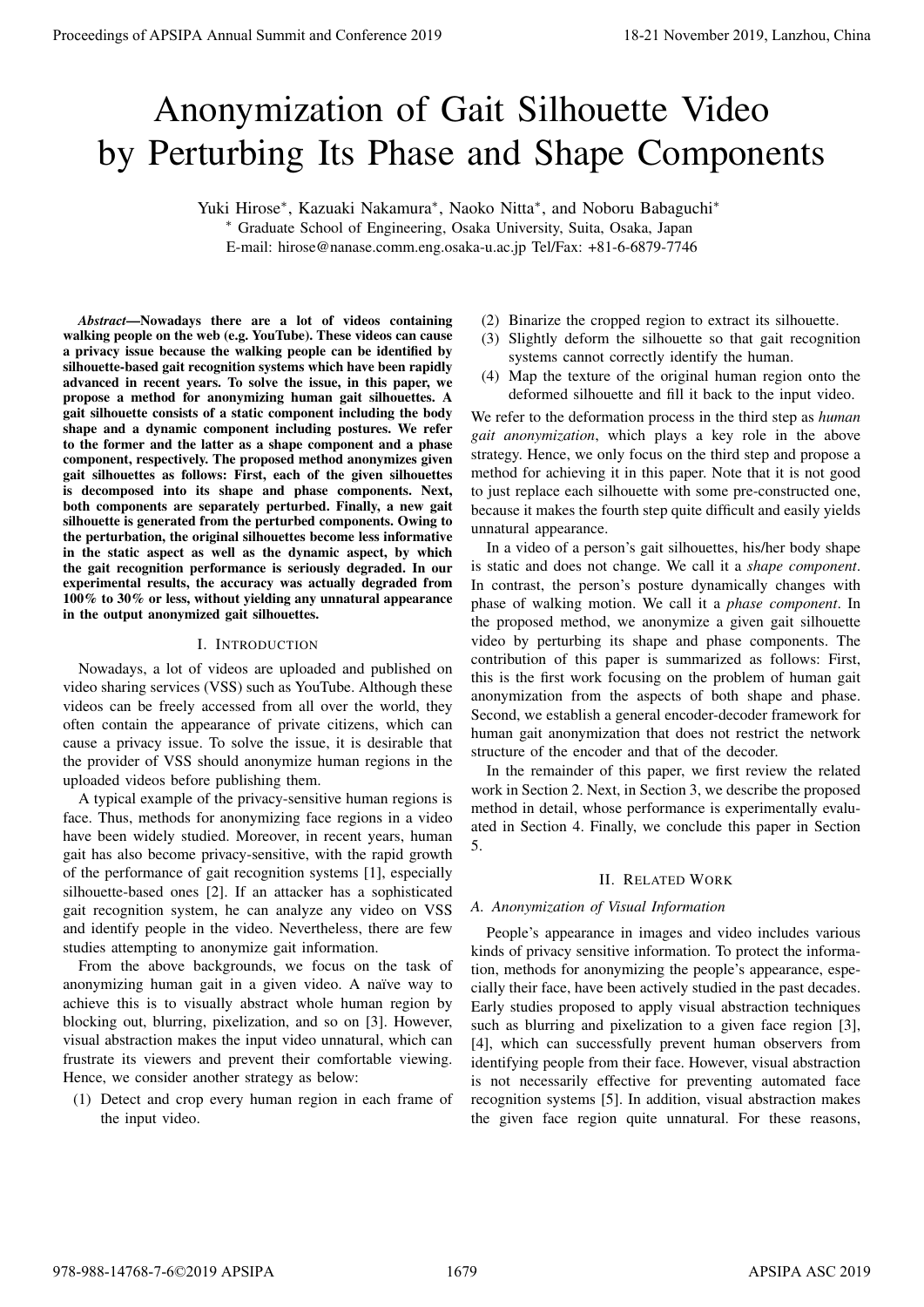

Fig. 1. Relationship between silhouette and its phase.

another approach have been studied in recent years: replacing given face regions with some other face images. A typical example is the work of Bitouk and his colleagues [6]. For a given face region, they proposed to select a face image similar to the given one from a pre-constructed face library and replace the given region with the selected face image by seamlessly blending their colors. Gross et al. proposed the method named *k*-Same and its extension named *k*-Same-Select [7], [8]. In these methods, *k* images that are closest to a given face region are first searched from a pre-constructed face library, and then the given region is replaced with an average of the *k*-closest images. More recently, Nakashima et al. proposed a patch-based replacing approach, which can achieve face anonymization without missing facial expressions [9].

Compared to face anonymization, there are only a few methods of human gait anonymization. Agrawal et al. proposed a visual abstraction-based approach, which applies a blurring filter to whole human region [10]. This method is not suitable to the videos on VSS because of unnatural appearance in the anonymization result. Unlike this, Tieu et al. proposed to slightly deform human gait silhouettes [11] by simply mixing an input silhouette with another one called a noise silhouette. However, their method only focuses on the static aspect of human gait although the dynamic aspect is also important and privacy sensitive. In contrast, we focus on both aspects in this paper.

### *B. Silhouette-based Gait Recognition*

Silhouette-based gait recognition is another research field deeply related to our work. Existing methods for this task can be divided into two types. One is the methods directly processing a sequence of gait silhouettes, and the other is the methods compressing the gait information contained in a given sequence into a single image before recognizing a person. As an example of the former, Kale et al. proposed to employ a hidden Markov model for directly modeling each person's gait silhouette sequences [12]. Since this type of methods is disadvantageous in computational efficiency, the latter has been more actively studied, whose typical example is gait energy image (GEI) proposed by Man [13]. GEI is obtained by averaging one cycle of gait silhouette images and can be directly used as a feature for gait recognition. Due to the averaging process, GEI loses dynamic information. To cope

with this drawback, Bashir et al. proposed gait entropy image (GEnI) [14], which is obtained by computing the Shannon entropy of the gray level of each pixel. Since the pixels corresponding to dynamically moving body parts such as arms and legs tend to have large entropy, GEnI modestly includes dynamic information as well as static information. Frequency domain feature (FDF) [15], which is obtained as the Fourier transform of the given gait silhouette sequence, is another example having dynamic information. These features are input to a deep neural network (DNN) that outputs person ID in modern gait recognition methods [2].

## III. ANONYMIZING GAIT SILHOUETTE VIDEO

## *A. Overview*

As mentioned in Section 1, a gait silhouette consists of a static shape component, i.e., body shape, and a dynamic phase component, i.e., posture. Based on this consideration, we let *I<sub>a</sub>*(*θ*) denote the gait silhouette of a person *a* with phase *θ*. Note that  $\theta$  can be defined as a real value in the range of  $[0, 2\pi]$  because human walking is a periodic motion (see Fig. 1). Using this notation, an input gait silhouette video of a certain person *a* is represented as  $\{I_a(\theta_i)|i=1,2,\dots\}$ , where  $I_a(\theta_i)$  is the *i*-th frame of the input video and  $\theta_i$  is its phase. The purpose of our gait anonymization method is to transform each frame  $I_a(\theta_i)$  into  $I_{a'}(\theta_i')$ , which means the silhouette of a non-existing person  $a'$  with phase  $\theta'_i$ . We achieve this process as follows, where  $x_a$  and  $y_\theta$  are feature vectors representing the shape component and the phase component, respectively (see also Fig. 2). In the remainder of this paper, we refer to *x<sup>a</sup>* and *y<sup>θ</sup>* as *shape code* and *phase code*, respectively. Proceedings of APSIPA Annual Summit and Conference 2019, Lanzhou, China 18-21 November 2019, Lanzhou, China 18-21 November 2019, Lanzhou, China 18-21 November 2019, Lanzhou, China 18-21 November 2019, Lanzhou, China 18-21

- (1) For each frame  $I_a(\theta_i)$ , estimate its phase  $\theta_i$ .
- (2) Extract a shape code  $x_a$  from  $I_a(\theta_i)$  for each *i*. Ideally, the same shape code should be extracted for any *i*.
- (3) Perturb the phase  $\theta_i$  and the shape code  $x_a$ . Let  $\Delta_\theta$ and  $\Delta$ <sub>*x*</sub> be the perturbation for the phase and that for the shape code, respectively. Using these perturbations, *θ*<sup>*i*</sup> is transformed into  $\theta'$ <sup>*i*</sup> =  $\theta$ <sup>*i*</sup> +  $\Delta$ <sup>*θ*</sup>*i*. Similarly, *x<sub><i>a*</sub> is transformed to  $x_{a'} = x_a + \Delta_x$ .
- (4) Calculate a phase code  $y_{\theta_i}$  from  $\theta_i'$ , and generate a new silhouette image  $I_{a'}(\theta'_i)$  using  $y_{\theta'_i}$  and  $x_{a'}$ .

Thanks to the perturbation  $\Delta$ <sub>*x*</sub>, we can anonymize the static shape component of the input video. At the same time, its dynamic phase component can also be anonymized due to the perturbation  $\Delta_{\theta}$ . In the step (3), the same  $\Delta_{x}$  is used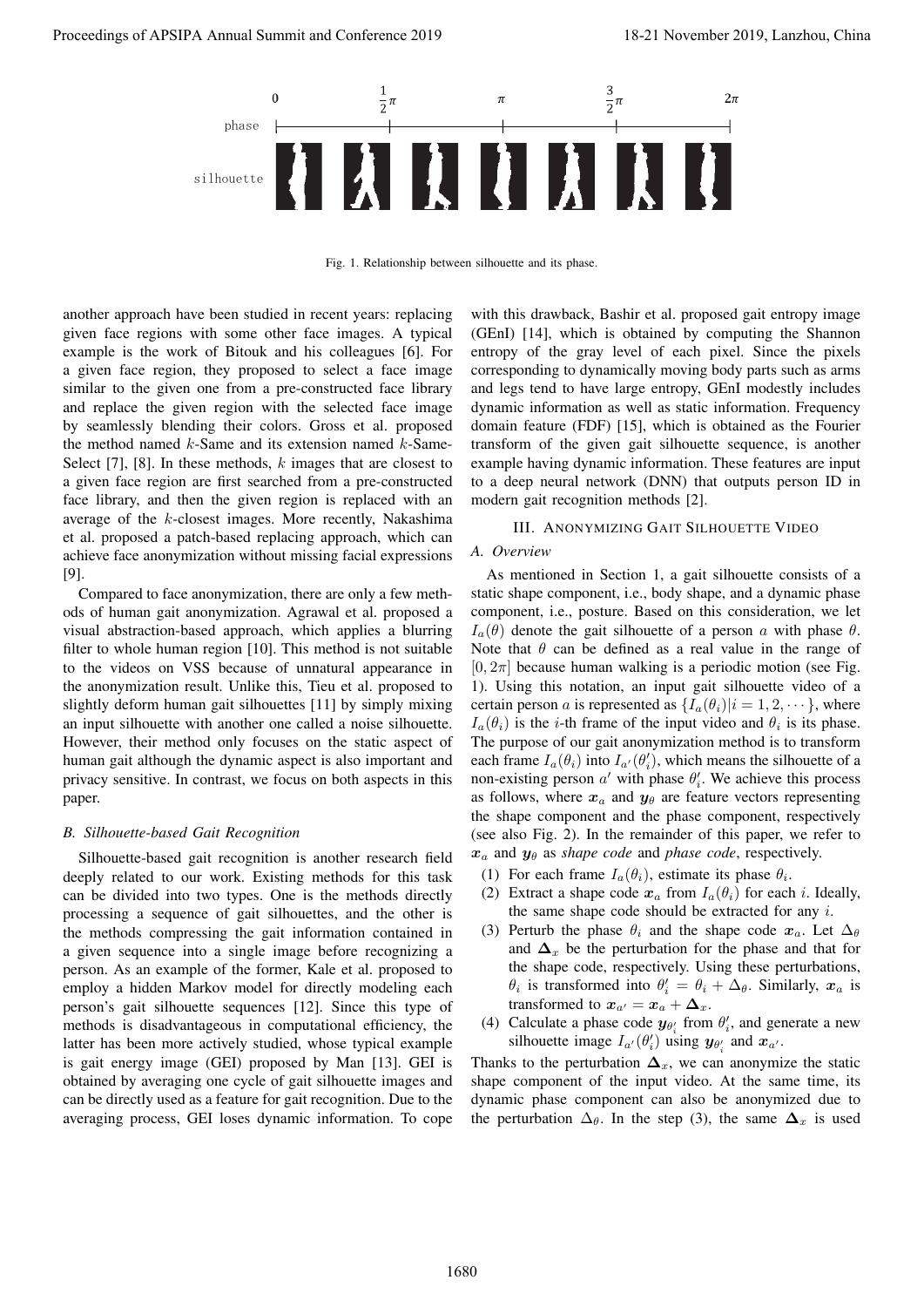

Fig. 2. Overview of the proposed method.

for all *i* so that the body shape does not unnaturally change in the resultant gait silhouette video. In contrast, different  $\Delta_{\theta}$  is used for different *i*. In the steps (2) and (4), we use DNNs for extracting the shape codes as well as generating the new silhouettes. Hereafter, we describe each of the above four steps in detail. Note that, for all gait silhouette videos used in the subsequent subsections, we extract their one cycle using autocorrelation function as a pre-process.

#### *B. Phase Estimation*

Before describing a phase estimation method in detail, we first define the phase itself clearly. The definition of the phase should satisfy the following two conditions: First, all the silhouettes with the same posture should have the same phase regardless of individual people. Second, silhouette appearance should continuously change with respect to phase. To satisfy these conditions, we use a certain reference video of a cycle of gait silhouettes. Let  $R = (r_0, r_1, \cdots, r_{N-1})$  be the reference video, where  $r_i$  is its *i*-th frame and  $N$  is the number of the frames in *R*. For each  $r_i$ , we define its phase as  $\frac{2\pi i}{N}$ . Based on this definition, we estimate the phase of every other gait silhouette video  $V = (v_0, v_1, \cdots, v_{M-1})$  by making a correspondence between *R* and *V* with DP matching, where  $v_i$  is the *j*-th frame in *V* and *M* is the number of the frames in  $V$ .

If we directly apply DP matching to  $R$  and  $V$ ,  $v_0$  is always matched with  $r_0$  although a person's posture in  $v_0$  is not necessarily same with that in  $r_0$ . To cope with this problem, we circularly shift the frames in  $V$ . Let  $V_l$  be the *l*-shifted version of *V*, that is,  $V_l = (v_l, v_{l+1}, \cdots, v_{M-1}, v_0, v_1, \cdots, v_{l-1}).$ We apply DP matching to *R* and  $V_l$ . Let  $C(R, V_l)$  be the matching cost. We perform the above process for all *l ∈*  ${0, 1, \cdots, M-1}$  and find the best  $\hat{l}$  that minimizes the cost  $C(R, V_l)$ , that is,  $l = \arg\min_l C(R, V_l)$ . Based on the matching result of *R* and  $V_i$ , we estimate the phase of  $v_j$  as  $\frac{2\pi i}{N}$  if  $v_j$  was matched to  $r_i$ .

## *C. Code Extraction and Silhouette Generation*

Using the phase estimated in the previous section, we define the phase code  $y_{\theta}$  of each silhouette  $I_a(\theta)$  as

$$
\mathbf{y}_{\theta} = (\sin \theta \ \cos \theta) \ \in \mathbb{R}^2 \tag{1}
$$

in order to avoid the discontinuity between 0 and 2*π*.

Next, we train a DNN that extracts a shape code from a given gait silhouette. Note that this DNN should extract the same code  $x_a$  from all  $I_a(\theta_i)$  regardless of  $\theta_i$ . To train the DNN, some ground-truth data of the shape codes are required, which is difficult to be directly collected. Hence, we employ an indirect approach. First, using a certain training dataset of gait silhouette videos, we train a variational autoencoder (VAE) that can compress an input silhouette into a low-dimensional feature vector and reconstruct the same silhouette from the feature vector. Let *E* and *D* be the encoder and decoder parts of the trained VAE. By *E*, each silhouette  $I_a(\theta_i)$  in the training dataset is transformed to a feature vector  $z_a(\theta_i) = E[I_a(\theta_i)].$ Using the transformed vectors, we calculate their average as

$$
\hat{\boldsymbol{x}}_a = \frac{1}{M_a} \sum_{i=1}^{M_a} \boldsymbol{z}_a(\theta_i) , \qquad (2)
$$

where  $M_a$  is the length of the gait silhouette video of the person *a*. The calculated  $\hat{x}_a$  is used as the ground truth of the shape code of a person *a* to train another encoder  $E_x$  that can extract a shape code from any unknown gait silhouettes. Using the trained  $E_x$ , we can extract the almost same code  $x_a = E_x[I_a(\theta)]$  from all  $I_a(\theta)$  regardless of  $\theta$ .

In addition, we train one more DNN that generates a new gait silhouette from an input phase code and a shape code. To this end, we first train a code combiner *F* that combines  $y_{\theta_i}$  and  $x_a$  into  $z_a(\theta_i)$ , using the same training dataset. After successfully training  $F$ , we serially concatenate  $F$  and  $D$ , which is finally used as the silhouette generator. Fig. 3 shows the relationship between  $E$ ,  $D$ ,  $E_x$ , and  $F$ . As shown in Fig. 3, *D*, *Ex*, and *F* form a single large network. Hence, we simultaneously train  $E_x$  and  $F$  in practice by minimizing the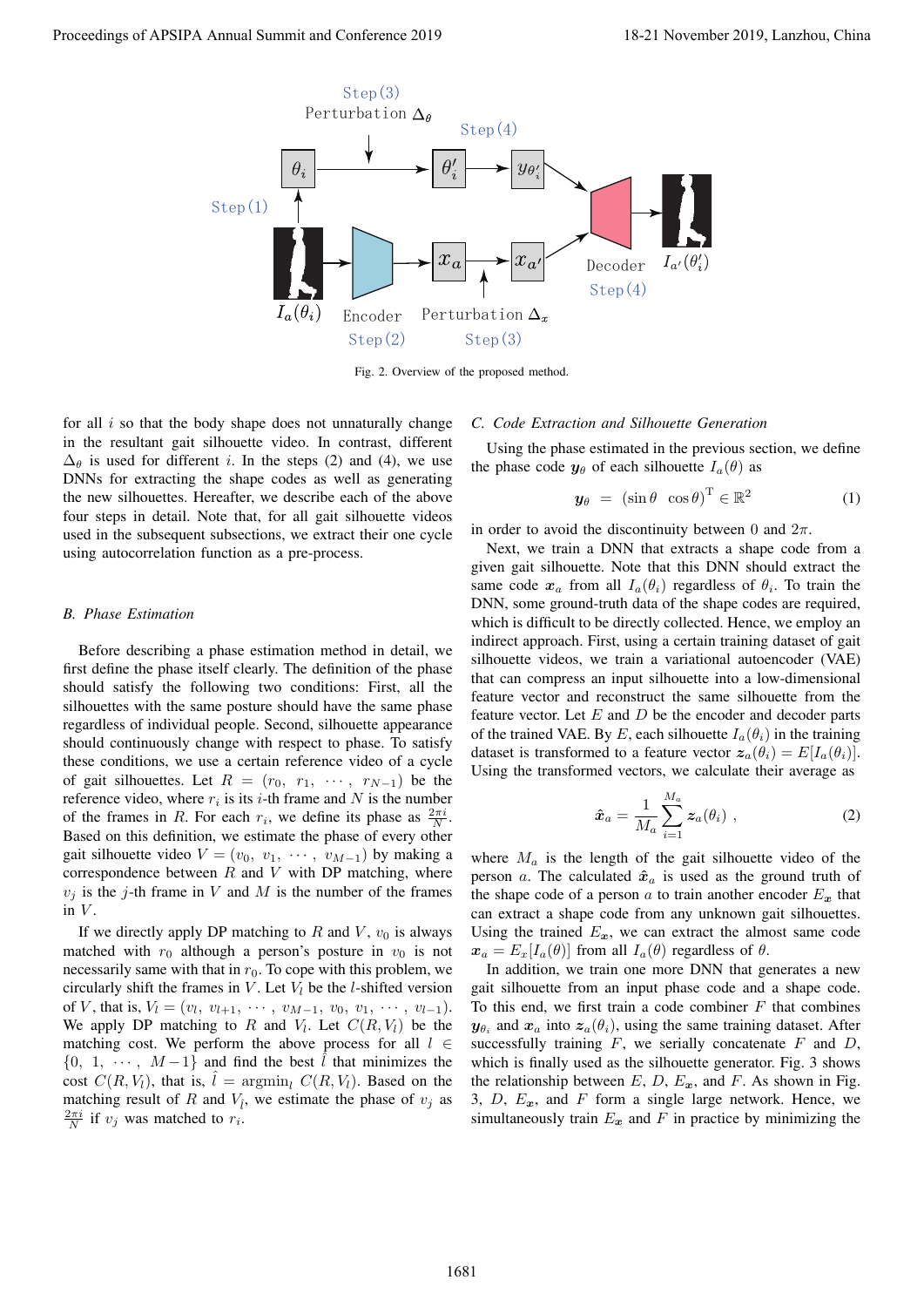

Fig. 3. Detail of the proposed encoder-decoder framework for human gait anonymization.

following loss function, i.e.,

$$
L(E_x, F) = \sum_{a} \sum_{i=1}^{M_a} ||E_x[I_a(\theta_i)] - \hat{x}_a||^2
$$
  
+  $\lambda ||F[\mathbf{y}_{\theta_i}, E_x[I_a(\theta_i)]] - \mathbf{z}_a(\theta_i)||^2$ , (3)

where  $\lambda$  is a weighting constant to control the balance between the performance of  $E_x$  and that of  $F$ .

## *D. Perturbing Phase and Shape Codes*

In this subsection, we describe how to perturb a phase and a shape code in detail.

First, to perturb a phase, we directly change a phase value *θ* to  $\theta' = f(\theta)$  using a certain function f. To avoid the unnatural posture change in the resultant sequence of anonymous gait silhouettes, the function *f* should be continuous, differentiable, and monotonically increasing. To satisfy this condition, we use

$$
f(\varphi) = \begin{cases} \left\{ \alpha^{\beta} - (\alpha - \varphi)^{\beta} \right\}^{\frac{1}{\beta}} & (0 \le \varphi < \alpha) \\ \alpha + \left\{ (1 - \alpha)^{\frac{1}{\beta}} - (1 - \varphi)^{\frac{1}{\beta}} \right\}^{\beta} & (\alpha \le \varphi \le 1) \end{cases}, \quad (4)
$$

where  $\alpha$  and  $\beta$  are constants satisfying  $0 \leq \alpha \leq 1$  and 0 *< β*. Fig. 4 shows a sketch of this function. Because the domain of the above *f* is  $0 \leq \phi \leq 1$ , we actually calculate  $\theta'$  as  $\theta' = 2\pi f \left( \frac{\theta}{2\pi} \right)$ . This is equivalent to setting  $\Delta_{\theta} = \theta' - \theta = 2\pi f \left( \frac{\theta}{2\pi} \right)^{n} - \theta$ . The phase code after the perturbation is computed as  $y_{\theta'} = (\sin \theta' \cos \theta')$ .

For shape perturbation, we directly change a shape code by the following strategy: For a given shape code  $x_a$ , we first find its *K*-nearest neighbors from a pre-constructed library of shape codes. In practice, the library is constructed by reusing the training dataset that was used to train  $E$ ,  $D$ ,  $E_x$ , and  $F$ . Let  $x_a^{(j)}$   $(j = 1, \dots, K)$  be the *j*-the nearest neighbor of  $x_a$ . Their average is next calculated and then used as the perturbed shape code  $x_{a'}$ , i.e.,

$$
x_{a'} = \frac{1}{K} \sum_{j=1}^{K} x_a^{(j)} \,. \tag{5}
$$



Fig. 4. Sketch of the graph of the function *f* with several combinations of  $\alpha$ and *β*.

This is equivalent to setting  $\Delta_x = x_{a'} - x_a$ . The above strategy is inspired by *k*-Same [7] described in Section 2-A, which has two advantages. First, it can successfully change the appearance of the input silhouette shape. Since the shape codes in the library are not uniformly but biasedly distributed in a feature space in general, the averaged code  $x_{a}$ <sup>*'*</sup> becomes different from the original code  $x_a$ . Second, the averaged code can keep a certain level of visual naturalness unless *K* is too large.

#### IV. EXPERIMENTS

## *A. Experimental Setup*

To evaluate the effectiveness of the proposed method, we conducted an experiment, in which we employed *treadmill dataset A* and *treadmill dataset B* from the OU-ISIR Gait Database [1] as the datasets for training and evaluation. The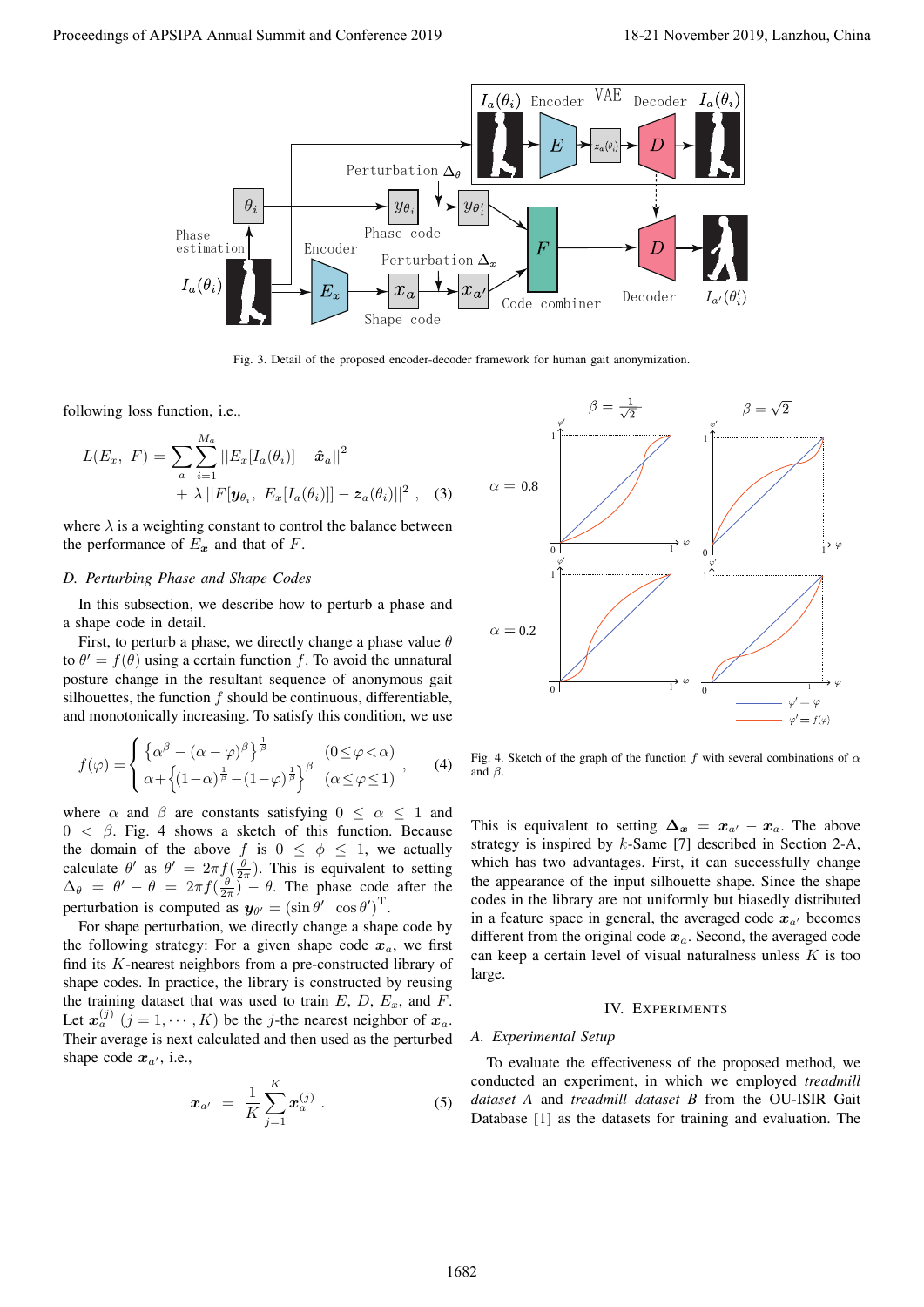

Fig. 5. Structure of variational autoencoder (i.e., *E* and *D*) used in the experiment.

*treadmill dataset A* includes gait silhouette videos of 34 people, whose walking speed is ranged from 2 [km/h] to 10 [km/h]. This dataset has less variety of clothes. On the other hand, the *treadmill dataset B* includes gait silhouette videos of 68 people who are walking with 32 kinds of clothes. The total number of the videos in the dataset is  $68 \times 32 = 2176$ . In our experiment, we first trained  $E$ ,  $D$ ,  $E_x$ , and  $F$  using the *treadmill dataset B*, and then anonymized the videos in the *treadmill dataset A* using the proposed method, only targeting 204 videos in which a person is walking at the speed of 4, 5, and 6 [km/h]. This is because only these speeds are natural as a waking speed of ordinary citizens.

For parameter setting, we set the dimension of the shape codes as 32. *K* was empirically set as 20.  $\alpha$  and  $\beta$  in Formula (4) were also empirically set as follows: *α* was uniformly sampled from the range  $[0, 1]$  and  $\beta$  was randomly set as either  $\sqrt{2}$  or  $\frac{1}{\sqrt{2}}$  $\overline{z}$ . For network structures, *E* and *E*<sub>*x*</sub> were simply designed, consisting of four convolutional layers, two max-pooling layers, and two fully-connected layers with ReLU gates. *D* was designed in a similar way, employing up-pooling layers instead of pooling layers. *F* consisted only of three fully-connected layers, whose input layer receives  $x_{a'}$  and  $y_{\theta'}$ . Fig. 5 shows the network structure of *E* and *D*, and Fig. 6 shows the structure of *F*. The structure of  $E_x$  was totally same with that of *E*. Note that this design is just an example; any other structures can be used in our proposed method.

The performance of the proposed method was evaluated from the following two aspects: gait recognition accuracy and visual naturalness. For the former, we performed leave-oneout cross validation using the above 204 videos, employing GEI, GEnI, and FDF. Although they are typically input to a DNN in the state-of-the-art methods of gait recognition, we did not have sufficient number of videos for successfully training DNN in this experiment. Therefore, we employed a multi-layer perceptron having three layers as a gait recognizer, whose input is a feature vector extracted from GEI, GEnI, and



Fig. 6. Structure of code combiner *F*.

FDF by compressing them into 34 dimensional vectors by principal component analysis and linear discriminant analysis. For the latter, i.e., visual naturalness, we conducted two kinds of questionnaire surveys, whose detail is described later. To separately evaluate the performance of phase perturbation and that of shape perturbation, we compared the following three cases: only perturbing phase (named *phase-only*), only perturbing shape (*shape-only*), and using both perturbations (*both*).

## *B. Results and Discussion*

*1) Examples of anonymized gait silhouettes:* Fig. 7 shows an example of the anonymization results. We can see that the anonymized silhouettes keep human-like appearance, which are not so different from the original ones. This result demonstrates that the proposed method does not yield unnatural silhouettes.

*2) Evaluation of anonymization performance:* Table I shows the results of the gait recognition based on GEI, GEnI, and FDF. In Table I, the recognition accuracy is near 100% for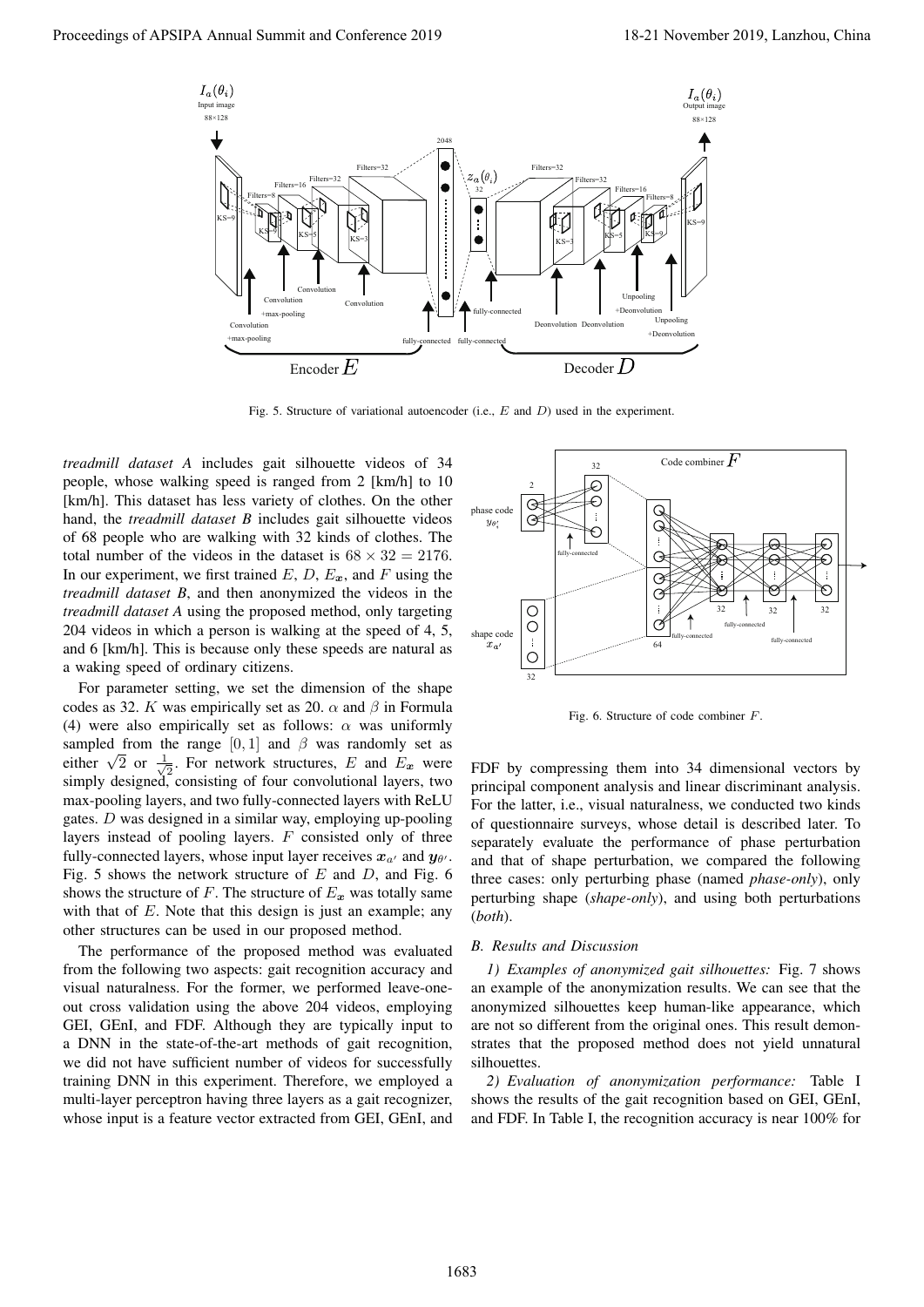

Fig. 7. Anonymization results of gait silhouette videos.

all the methods in the case of using original gait silhouettes. Compared to this, the accuracy is drastically degraded by the proposed method, especially with *shape-only* and *both*. This result demonstrates the effectiveness of the proposed method.

In the case of *phase-only*, a recognition accuracy of around 60% is still achieved by GEI and GEnI. This is because these methods do not reflect the dynamic component of human gait. Since a sequence of phase codes represents the dynamic component, the phase perturbation is expected to be helpful for anonymizing the dynamic aspect of human gait. However, GEI-based gait recognizer originally does not use the dynamic component. Hence, the phase perturbation cannot give a serious effect on the accuracy of GEI. This is also the case with GEnI. Indeed, GEnI reflects the dynamic component a little, but it lacks the information about changes in phase. Unlike GEI and GEnI, FDF reflects the dynamic component as well as the static component, because it is calculated by Fourier transform. Hence, both the phase perturbation and the shape perturbation work well. In fact, the recognition accuracy is degraded to 20% or less with *phase-only* in the case of FDF. This result indicates that the phase perturbation is useful when a gait recognizer considers the dynamic aspect of human gait.

*3) Evaluation of visual naturalness:* To evaluate the proposed method from the aspect of visual naturalness, we conducted two kinds of questionnaire surveys. For the first survey, we recruited 20 participants and provided them five videos of gait silhouettes, one of which is anonymized by the proposed method and the others are original. Then we asked the participants to identify which is the anonymized one. If

TABLE I GAIT RECOGNITION ACCURACY USING GEI, GENI, AND FDF AS RECOGNITION METHODS.

|      | original | <i>phase-only</i> | shape-only | both  |
|------|----------|-------------------|------------|-------|
| GEI  | 99.0%    | 59.3%             | 25.9%      | 28.9% |
| GEnI | 100%     | 57.8%             | 24.5%      | 21.6% |
| FDF  | 100%     | 23.5%             | 6.8%       | 3.9%  |

TABLE II RESULTS OF QUESTIONNAIRE SURVEYS ABOUT VISUAL NATURALNESS. WE CALCULATED AVERAGE SCORE IN THE SECOND SURVEY.

|            | original                 | <i>phase-only</i> | shape-only | both  |
|------------|--------------------------|-------------------|------------|-------|
| 1st survey | $\overline{\phantom{a}}$ | 35.0%             | $10.0\%$   | 25.0% |
| 2nd survey | 3.75                     | 1.54              | 2.36       | 2.25  |

the anonymized silhouettes are visually natural as much as the original ones, the accuracy of the participants' answers will be around the chance rate, namely 20%. For the second survey, we recruited other 17 participants and provided them either a video of original silhouettes or that of anonymized ones. Then we asked the participants to evaluate how much the provided video looks visually natural on a five-point scale (1: worst, 5: best). We separately performed the above trials for the three cases, i.e., *phase-only*, *shape-only*, and *both*. Table II shows the result of the two surveys.

As seen in the result of the first survey, the participants cannot correctly identify the anonymized gait silhouettes. This indicates that the proposed method does not yield seriously unnatural appearance in the anonymization results. Only in the